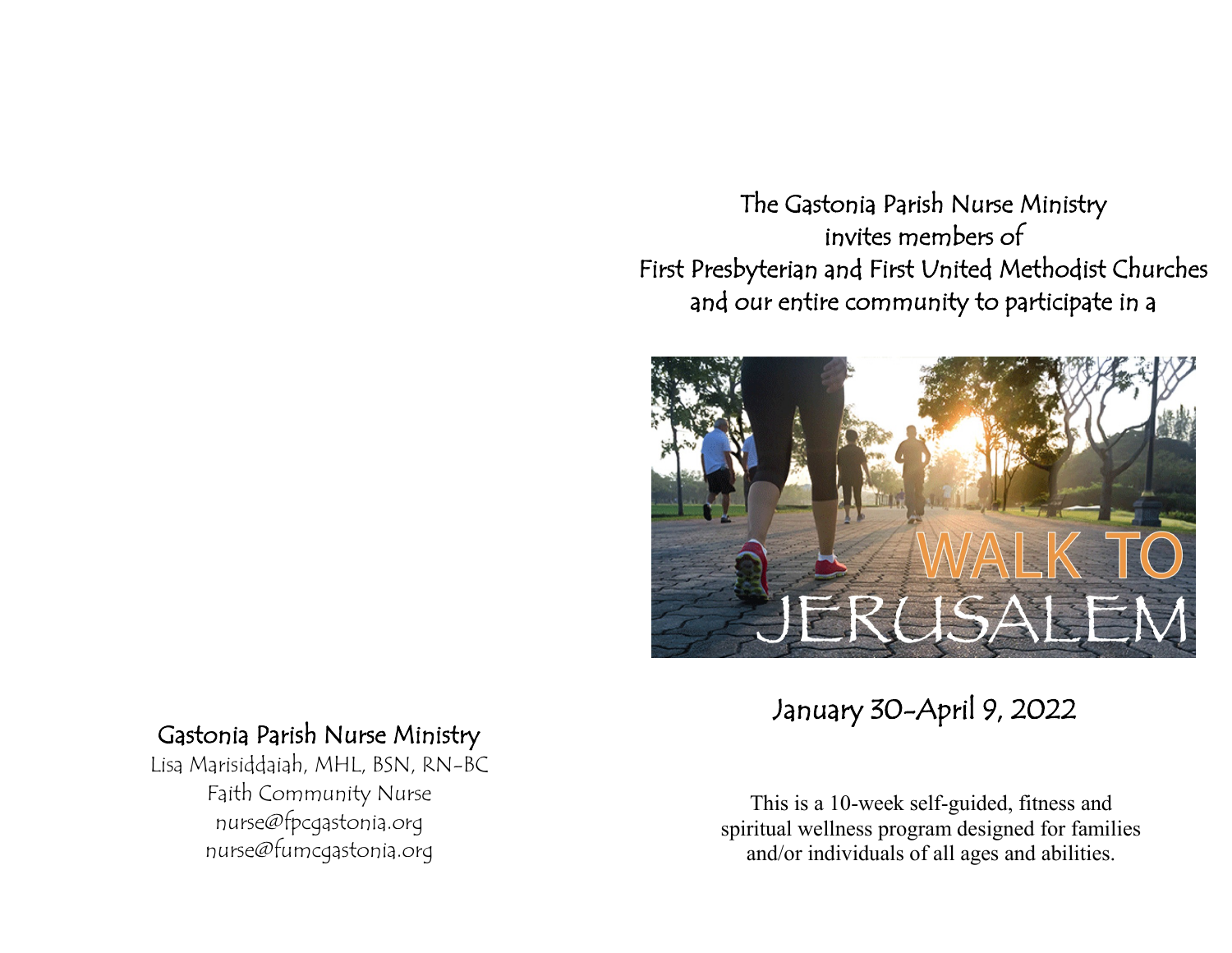# **Walk to Jerusalem**

The "Walk to Jerusalem" is a 10 week fitness and spiritual wellness program designed to increase the physical, spiritual and emotional health of participants. The program will run from **Sunday, January 30 - April 9, 2022.** 

This "imaginary" trip from Gastonia to Jerusalem is 6,250 miles, and will be accomplished by individuals/ families within the church collectively logging their miles each week. Miles can be accumulated by walking, jogging, exercise classes, playing outside with your children, cleaning your house, or any form of physical activity that is enjoyable to you. Spiritual miles can be accumulated by daily prayer, reading a spiritual book, volunteer work, etc. It is important to prepare your heart and soul, as well as your body, during this journey. Refer to the physical activity and spiritual activity conversion charts.

There are many benefits of incorporating physical and spiritual activities into your daily routine, including lowering your cholesterol and blood pressure, weight loss, better sleep, improving mental clarity, increasing self-esteem, increased feeling of inner peace, etc.

\*\*\**As with any fitness program, please check with your physician before making any significant changes in your physical activities.*

# **Key Guidelines**

Substantial health benefits are gained by doing physical activity according to the Guidelines presented below for different groups.

## **Children and Adolescents (aged 6-17)**

- Children and adolescents should do I hour (60 minutes) or more of physical activity every day.
- Most of the 1 hour or more a day should be either moderate or vigorous-intensity activity on at least 3 days per week. They also should do vigorous-intensity activity on at least 3 days per week.
- They also should do muscle-strengthening activity on at least 3 days per week.

# **Adults (aged 18-64)**

- Adults should do 2 hours and 30 minutes a week of moderateintensity, or 1 hour and 15 minutes (75 minutes) a week of vigorous-intensity aerobic physical activity, or an equivalent combination of moderate- and vigorous-intensity aerobic physical activity. Aerobic activity should be performed in episodes of at least 10 minutes, preferably spread throughout the week.
- Additional health benefits are provided by increasing to 5 hours (300 minutes) a week of moderate-intensity aerobic physical activity, or 2 hours and 30 minutes a week of vigorous-intensity physical activity, or an equivalent combination of both.
- Adults should also do muscle-strengthening activities that involve all major muscle groups performed on 2 or more days per week.

## **Older Adults (aged 65 and older)**

 Older adults should follow the adult guidelines. If this is not possible due to limiting chronic conditions, older adults should be as physically active as their abilities allow. They should avoid inactivity. Older adults should do exercise that maintain or improve balance if they are at risk of falling.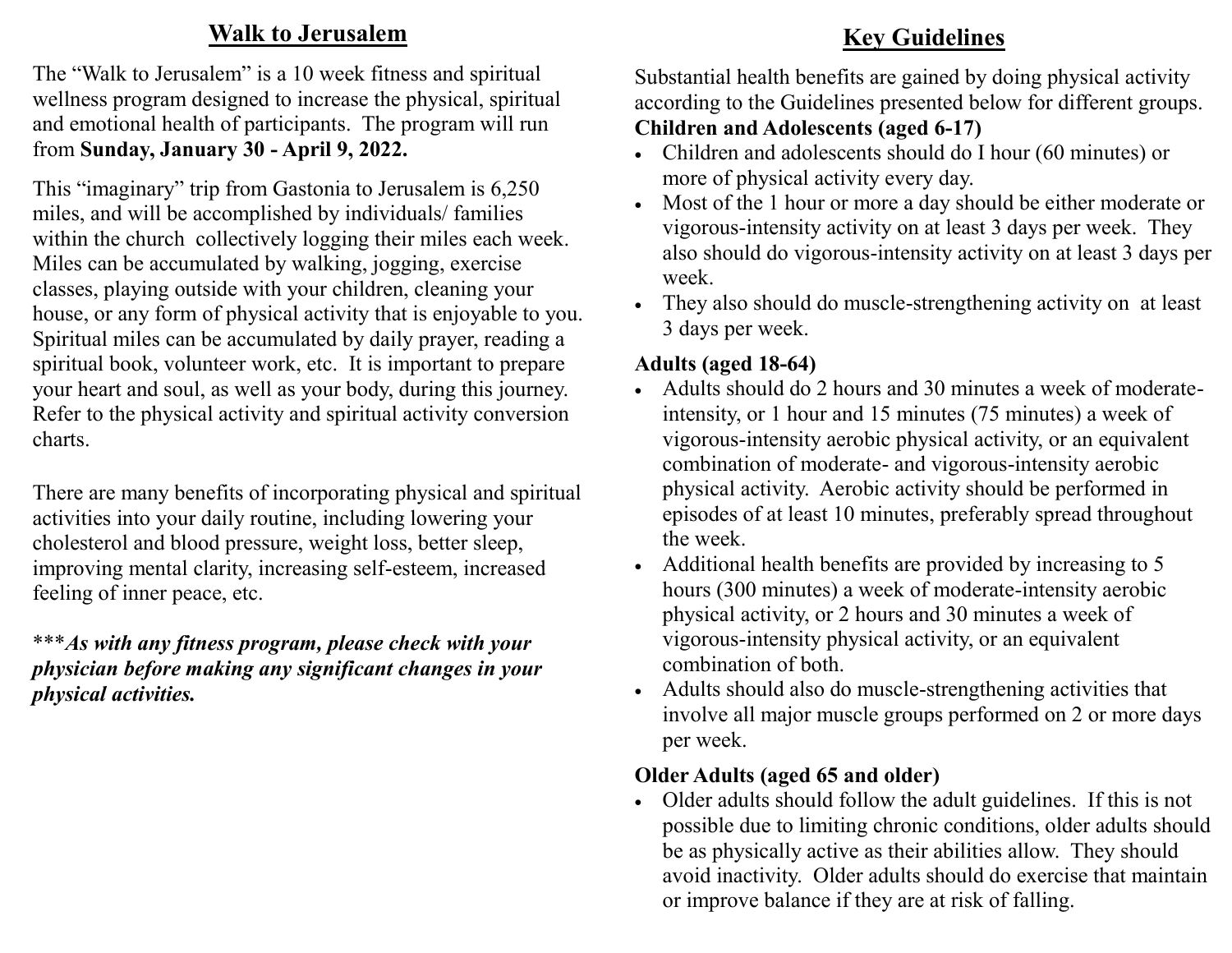#### **Satisfaction and Keeping On**

"Brothers, I do not consider myself yet to have taken hold of it. But one thing I do: Forgetting what is behind and straining toward what is ahead, I press on toward the goal to win the prize for which God has called me heavenward in Christ Jesus." Phil. 3:13-14

We're at the end of our walk to Jerusalem. Are you weary or are you physically more alive and spiritually more attuned? Hopefully this has been a journey of physical and spiritual renewal. Hopefully you've satisfied your soul with spiritual food and living water. Hopefully the increased exercise has renewed and revitalized the body God has given you and you are able to have more energy for His vital work on earth. Serving God and being good stewards of our physical body requires perseverance and commitment. It helps if we keep our eyes on the prize and run this race to win.

#### **Questions to ponder:**

How much energy and commitment am I putting into the spiritual race that Paul speaks of in Philippians?

Am I more likely to strive for excellence in my secular life or my spiritual life?

How can I keep on striving for excellence in my physical  $\&$  spiritual life?

Do I need to rearrange priorities?

Do I need to eliminate some activities?

# **WEEKLY PERSONAL MILES (SELF-REPORT)**

| <b>WEEK</b>             | <b>SUN</b> | <b>MON</b> | <b>TUES</b> | <b>WED</b> | <b>THUR</b> | <b>FRI</b> | <b>SAT</b> |
|-------------------------|------------|------------|-------------|------------|-------------|------------|------------|
| Week 1<br>$1/30 - 2/5$  |            |            |             |            |             |            |            |
| Week 2<br>$2/6 - 2/12$  |            |            |             |            |             |            |            |
| Week 3<br>$2/13 - 2/19$ |            |            |             |            |             |            |            |
| Week 4<br>$2/20 - 2/26$ |            |            |             |            |             |            |            |
| Week 5<br>$2/27 - 3/5$  |            |            |             |            |             |            |            |
| Week 6<br>$3/6 - 3/12$  |            |            |             |            |             |            |            |
| Week 7<br>$3/13 - 3/19$ |            |            |             |            |             |            |            |
| Week 8<br>$3/20 - 3/26$ |            |            |             |            |             |            |            |
| Week 9<br>$3/27 - 4/2$  |            |            |             |            |             |            |            |
| Week 10<br>$4/3 - 4/9$  |            |            |             |            |             |            |            |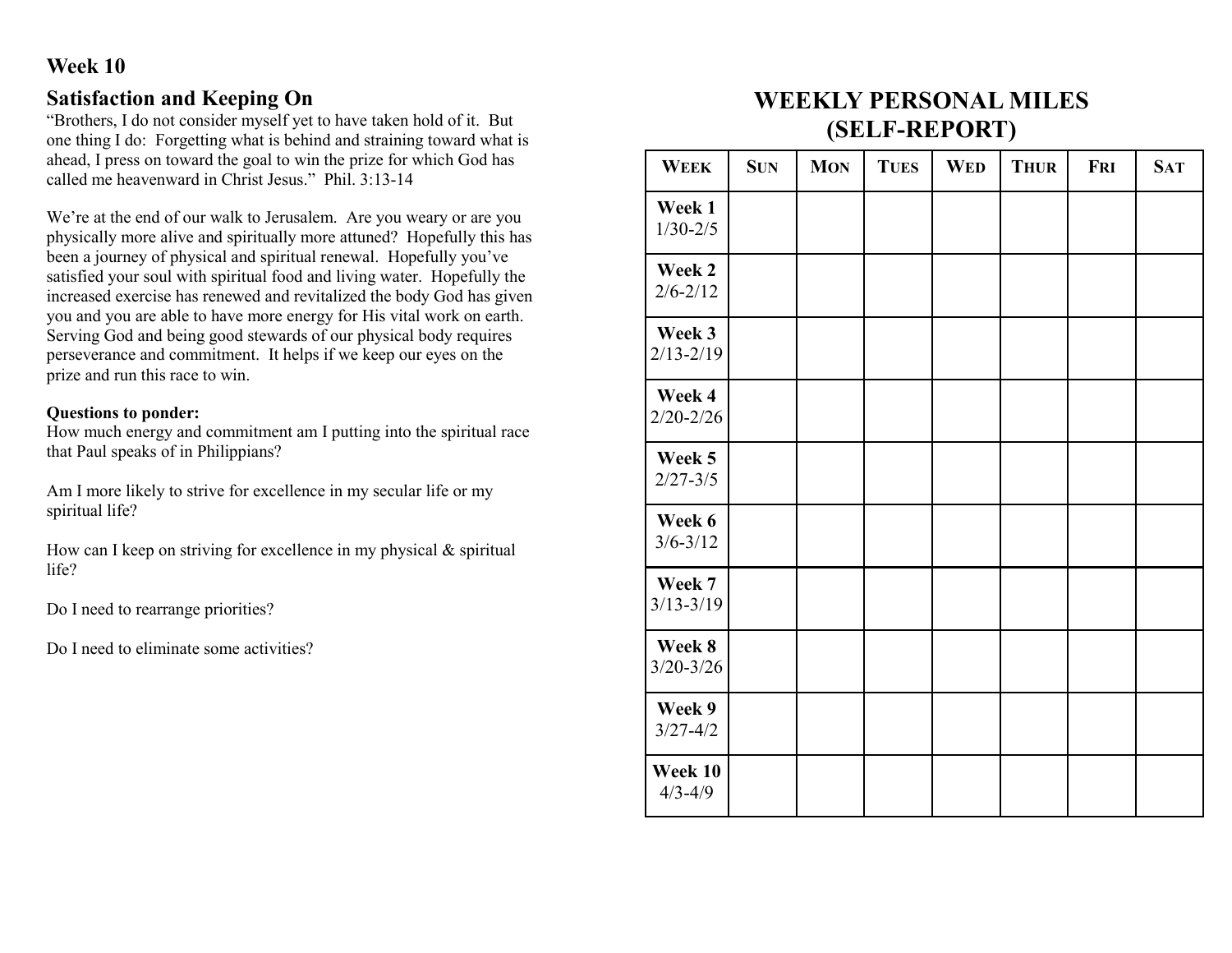# **SPIRITUAL CONVERSION CHART**

| Reading a spiritual book $=$             | 1 mile for each 15 minutes | Who is My Neighbor?:<br>"He answered, Love the Lord your God will all your heart and with all<br>your soul and with all your mind and, Love your neighbor as yourself.'                                                                                                                    |  |  |
|------------------------------------------|----------------------------|--------------------------------------------------------------------------------------------------------------------------------------------------------------------------------------------------------------------------------------------------------------------------------------------|--|--|
| Daily prayer $=$                         | 1 mile                     | Luke 10:27                                                                                                                                                                                                                                                                                 |  |  |
| Reading the Bible $=$                    | 1 mile for each 15 minutes | How's the neighborhood? That is sometimes one of the first questions<br>a perspective buyer asks when looking at a house, but for many, gone<br>are the days when neighbors sit on porches and spend time with each<br>other. It's difficult enough carving out time for family, let alone |  |  |
| Visiting someone in the nursing home $=$ | 2 miles                    |                                                                                                                                                                                                                                                                                            |  |  |
| Visiting someone in the hospital $=$     | 2 miles                    | neighbors. Jesus says we should love our neighbor as ourself!                                                                                                                                                                                                                              |  |  |
| Taking someone a casserole or meal =     | 2 miles                    | This week if you walk through your neighborhood, consider it an<br>opportunity to pray for your neighbors. Pray as you walk by each<br>house. If you see bikes and swing sets, pray for the children in the                                                                                |  |  |
| Encouraging someone $=$                  | 1 mile                     | house. If the drapes are drawn and there's little activity, pray for those<br>who live in the house. Sometimes homes become secret cocoons of<br>pain and strife.                                                                                                                          |  |  |
| Doing a random act of kindness $=$       | 2 miles                    |                                                                                                                                                                                                                                                                                            |  |  |
| Volunteer work $=$                       | 1 mile for each 30 minutes | Just as only God knows what is going on inside our lives, God is<br>sometimes the only one who knows what goes on in our homes. Pray                                                                                                                                                       |  |  |
| Driving someone to church $=$            | 1 mile                     | that the Holy Sprit can break through and ease the pain and strife that<br>your neighbors may be experiencing.                                                                                                                                                                             |  |  |
| Attending worship service $=$            | 1 mile                     | <b>Questions to ponder:</b>                                                                                                                                                                                                                                                                |  |  |
| Donation to a food pantry $=$            | 1 mile                     | What can it possibly mean to love the Lord your God with all your<br>heart, soul, strength and mind?                                                                                                                                                                                       |  |  |
| Donating to charity $=$                  | 1 mile                     | Think of some good things God has given to youthe things that made<br>you walk with a spring in your step.                                                                                                                                                                                 |  |  |
| Knitting prayer shawls=                  | 1 mile for each 15 minutes | Think about yourself. Are you pleased with yourself? Do you love<br>yourself? Are you able to love others?                                                                                                                                                                                 |  |  |

**Week 9**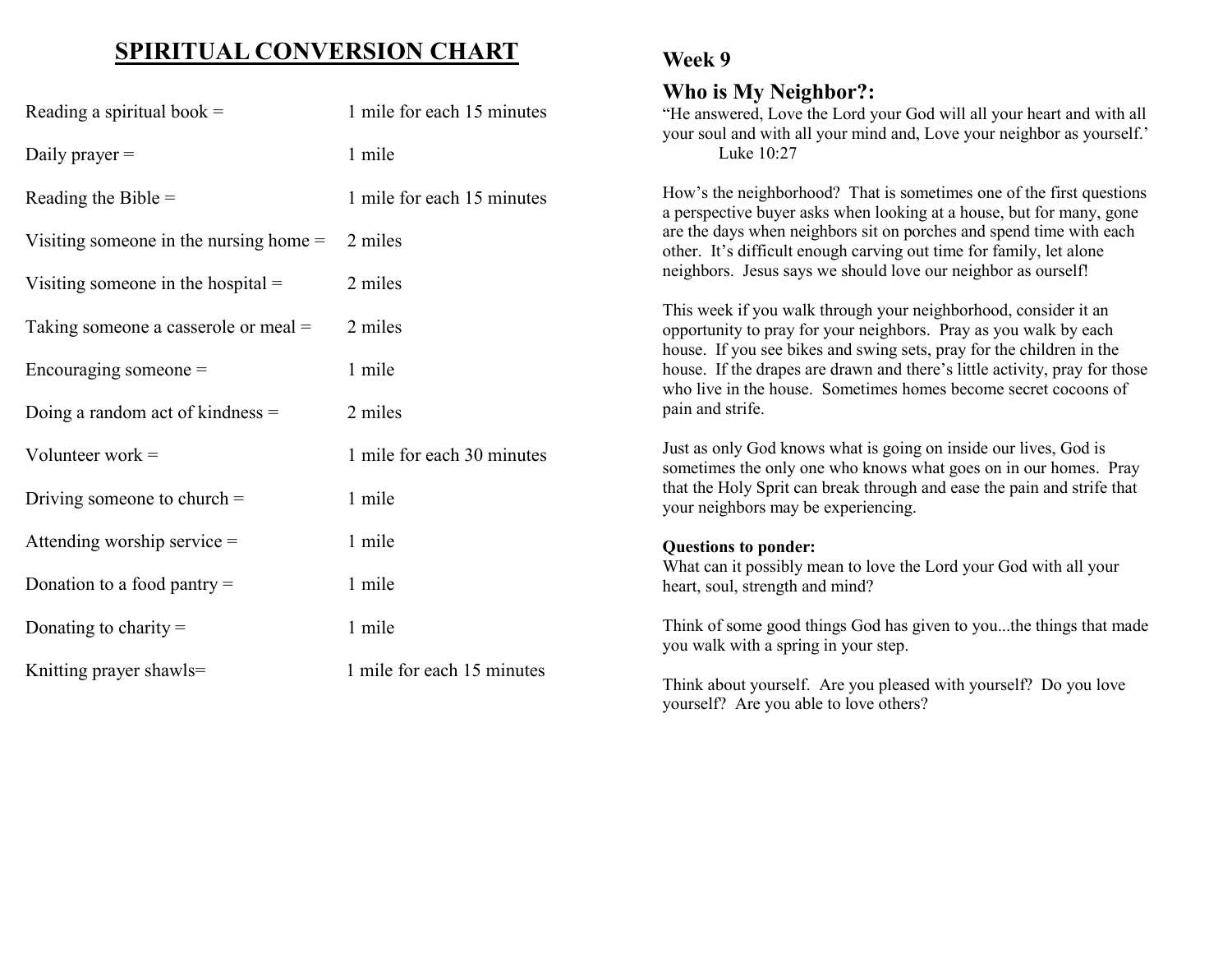## Visitors Along the Road:

"But the fruit of the Spirit is love, joy, peace, patience, kindness, goodness, faithfulness, gentleness and self control." Galatians 5:22-23

When we think of visitors along the road, the story of the Good Samaritan in Luke 10 naturally comes to mind. We can all somehow relate to that story. The Good Samaritan actually stopped to help the hurting person while others ignored the bantanan actuary stopped to help the nurting person while others ignoted the hurting person. How often can we say that we have walked past a hurting person? How often have we helped a hurting person? The person may not even be a stranger. The excuses are many. To help the hurting person means stepping out of our comfort zone, rearranging plans and yes, showing and living the fruits of the Spirit which are love, joy, peace, patience, kindness, goodness, faithfulness, gentleness and self-control. This week as you walk you may not see a physically hurting person, but ask God to help you see others as He sees them. If we are willing, He will show us the hurting of this world and fill us with His compassion willing. and love.

#### **Questions to ponder:**

Have you ever unexpectedly and spontaneously helped a stranger?

How did you feel?  $10w$  and you foot:

Think about hurting people you know. As you walk this week pray for those hurting ones. Does God want you to take some action?

# **ACTIVITY CONVERSION CHART**

Minutes listed for each activity convert to one (1) mile walked.

| Physical<br><b>Activity</b> | #<br><b>Minutes</b> | <b>Physical</b><br><b>Activity</b> | #<br><b>Minutes</b> |
|-----------------------------|---------------------|------------------------------------|---------------------|
| <b>Aerobic Dance</b>        | 15                  | Rope Skipping                      | 10                  |
| Backpacking                 | 12                  | Scuba Diving                       | 15                  |
| <b>Basketball</b>           | 12                  | Skating                            | 15                  |
| Bicycling                   | 15                  | Skiing (cross country)             | 12                  |
| Calisthenics                | 15                  | Skiing (downhill)                  | 15                  |
| Canoeing/<br>rowing         | 15                  | Soccer                             | 12                  |
| <b>Cleaning House</b>       | 20                  | <b>Stair Stepping</b>              | 12                  |
| Cycling<br>(Stationary)     | 15                  | Swimming                           | 15                  |
| Football (touch)            | 15                  | <b>Table Tennis</b>                | 30                  |
| Gardening                   | 40                  | Tai Chi/Yoga                       | 30                  |
| Golfing                     | 25                  | Tennis                             | 15                  |
| <b>Hiking</b>               | 15                  | Volleyball                         | 20                  |
| Jogging                     | 10                  | Walking                            | 20                  |
| Mountain<br>Climbing        | 12                  | Waterskiing                        | 20                  |
| Racquetball                 | 15                  | Weight Training Circuit            | 15                  |
| Pilates/Martial<br>Arts     | 15                  |                                    |                     |
| Playing w/<br>children      | 20                  |                                    |                     |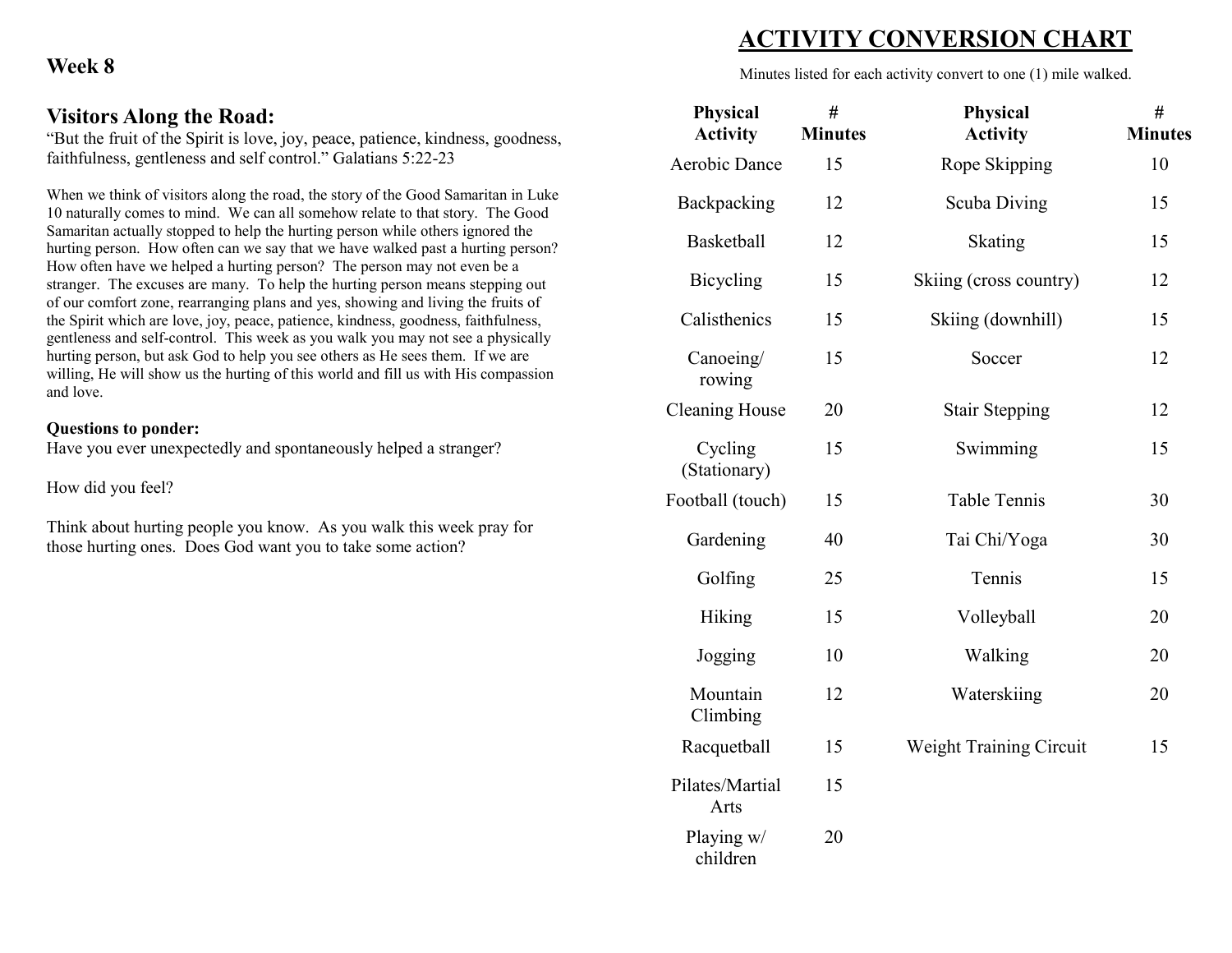# **PRAYER CONCERNS**

| WEEK                    | <b>NEED</b> | <b>ANSWER</b> |
|-------------------------|-------------|---------------|
| $\mathbf{1}$            |             |               |
| $\boldsymbol{2}$        |             |               |
| $\mathbf{3}$            |             |               |
| $\overline{\mathbf{4}}$ |             |               |
| 5                       |             |               |
| 6                       |             |               |
| $\overline{7}$          |             |               |
| 8                       |             |               |
| 9                       |             |               |
| 10                      |             |               |

**Did you know that "Jerusalem" means peace?**

## **Week 7**

#### **What Kind of Walker am I?:**

"Praise the Lord, O my soul; all my inmost being, praise his holy name, Praise the Lord, O my soul, And forget not all His benefits—Who forgives all your sins and heals all your diseases, Who satisfies your desires with good things So that your youth is renewed like the eagle's ." Psalm 103:1-3,5

When was the last time you walked with a spring in your step? Was there a reason for that feeling of joyous abandon while you walked? Perhaps you just received an "A" on a difficult exam or maybe it was news of a baby's birth, or maybe your soccer team won the championship or you were offered a much needed job. While you walk this week, dwell on the verses from Psalm 103. We have many reasons to rejoice and praise God. He forgives all our sins and heals our diseases. He satisfies our desires with good things so that our youth is renewed like the eagle's. Now that is something to rejoice about!

#### **Questions to ponder:**

What are some of the benefits of following God?

Think of some good things God has given to you...the things that made you walk with a spring in your step.

What desires has He satisfied?

Think about your deepest desires. Do you think they are in line with God's will?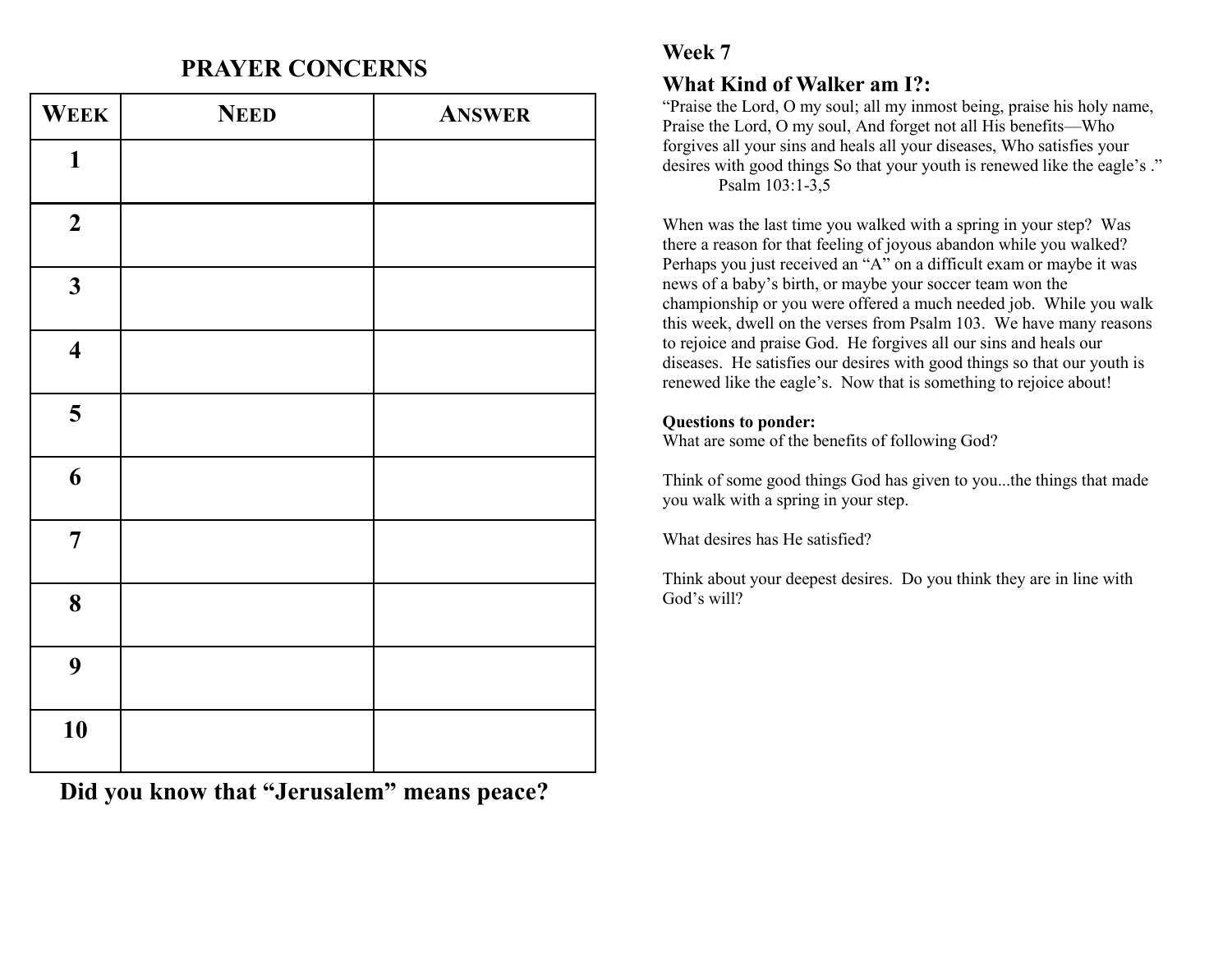#### **Walking Cheerleaders:**

"Therefore, since we are surrounded by such a great cloud of witnesses, let us throw off everything that hinders and the sin that so easily entangles, and let us run with perseverance the race marked out for us." Hebrews 12:1

Being the mother of a cross country runner, I know what it is like to be in the "cloud of witnesses" that cheer on the runners. The runners disappear in a flash as they emerge from woody trails, but I am told that a familiar face—an encouraging "Go Dave" - or a thumbs up gesture is energizing to the runner. Likewise surrounding ourselves with encouragers and being encouragers ourselves is uplifting to our spirits and helps us continue on the course set before us. It has been said that there are no "lone-ranger" Christians. We need each other. Walking with a companion makes the walk seem much shorter. This week as you walk, thing also about that "great cloud of witnesses" in heaven—cheering you on to run the race and persevere in your faith.

#### **Questions to ponder:**

How can I encourage someone in their faith this week?

Think of a time when someone has been a great encouragement to you.

Do I have someone in my life with whom I can share deep spiritual thoughts, hopes and desires? If not, is there someone I know who might be willing to share their spiritual journey with me?

# The Walk to Jerusalem

Devotions for 10 weeks of Walking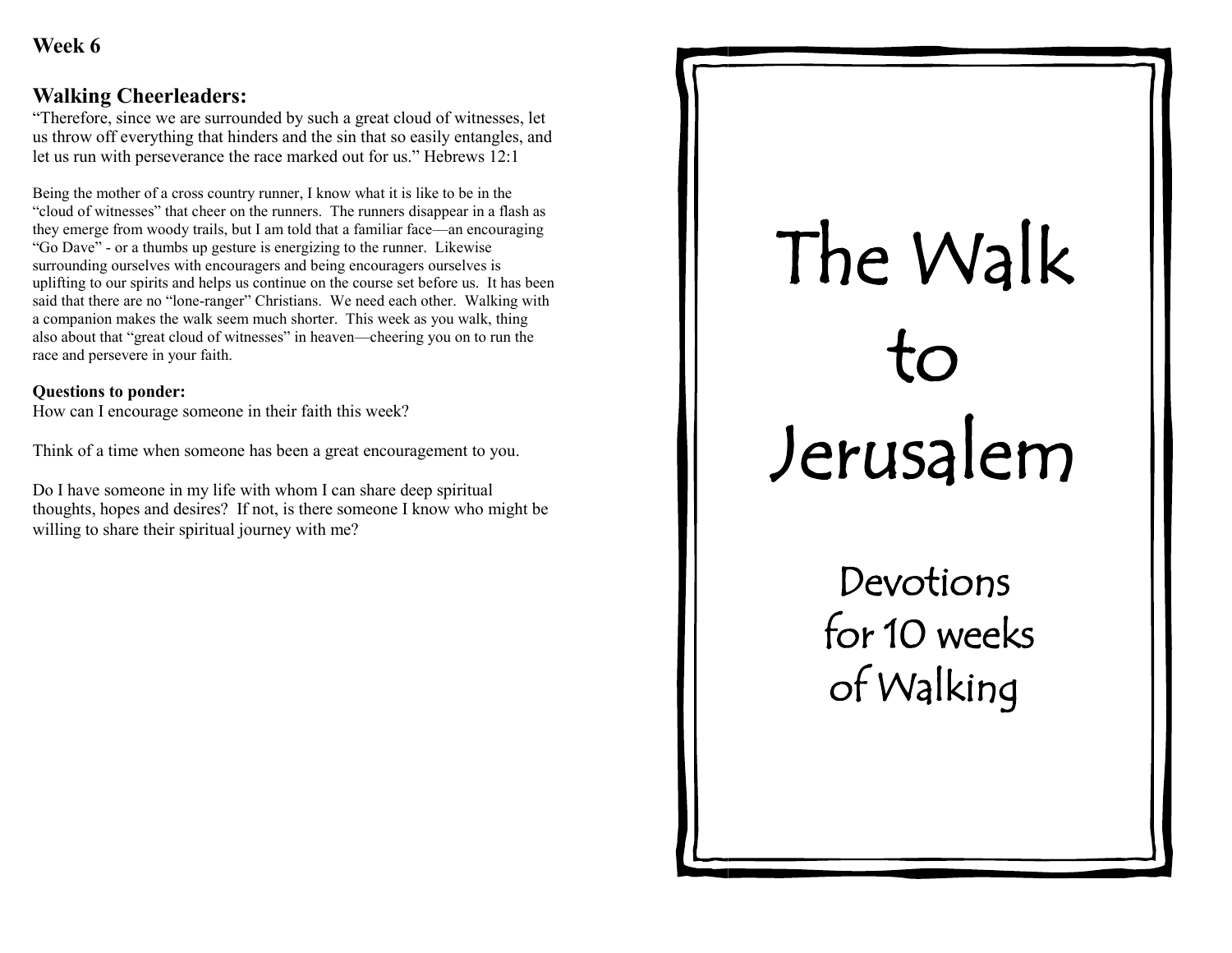#### **Where am I Going?:**

"I press toward the goal for the prize of the upward call of God in Christ Jesus." Phil. 3:14

Are we almost there now? Are we really going to Jerusalem? How much longer before we get there? Are you sure we're heading in the right direction? These are the questions that may bring to mind memories of past journeys traveled as a child or with children. Most of us know what it's like to be the child and the adult in such a situation. As a child, we must trust that the adult really knows the way. As an adult we must press on toward the goal, knowing that if we follow the map and continue to travel, we will eventually reach our goal. Having a goal helps us to continue until we reach the prize or the destination.

Your physical goal this week may be to walk 2 miles-or 5 miles-or 50 miles. Having that goal helps us to continue on. Your spiritual goal may be to read the Word of God daily, pray daily or memorize a Bible verse. The deeper spiritual goal may be to have a deeper personal relationship with Jesus, to confront each other in a kinder more loving manner or to forgive someone. The ultimate spiritual goal is to become more Christlike in our everyday encounters with people and society.

#### **Questions to ponder:**

Do I have physical and spiritual goals for this week?

Do I have physical and spiritual goals for my life?

What is one thing I can do to help achieve my physical goal?

What is one thing I can do to help achieve my spiritual goal?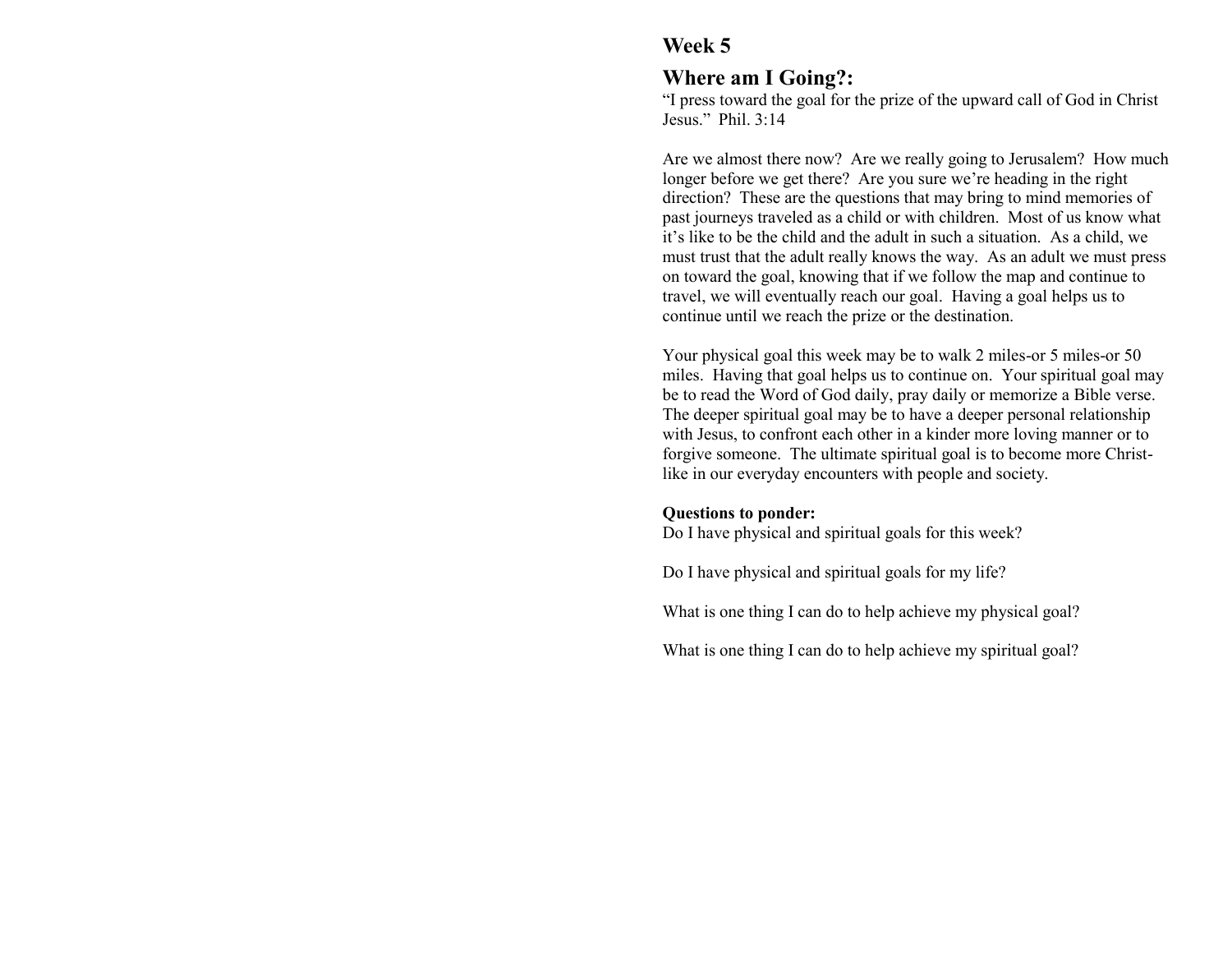#### **Plotting the Journey:**

"In his heart a man plans his course, but the Lord determines his steps." Proverbs 16:9

It was one of those long automobile rides through Tennessee on interstate 75. The triptik did not indicate any detours or road construction, but the large orange "detour" sign and the accompanying orange barrels were unavoidable. The course had been smooth and sleek up until that point with nicely angled roads and well planned rest stops. The detour would delay our arrival and change our plans. We exited the freeway and found ourselves on a narrow winding road dripping with fresh mountain streams, fringed with delightful wild flowers of purple hues, bright yellows and soft magenta. The turns in the road were hard and narrow, and the prospect of an unseen approaching car suddenly appearing on one of those hard turns kept us alert and expectant. But the flowers were beautiful and the streams refreshing even though the road was difficult. The road was also quite brief. It seemed like time stood still as we focused on the beauty and the winding road. In a minute we were back on the super-highway. The drone of the widely paved road lulled us into a senseless stupor of gray cement, blurry green forests and flashy billboards. We struggled to keep awake.

As you walk this week, let your senses come alive as you ponder God's creation and creativity.

#### **Questions to ponder:**

Am I including God in my decision making? Do I trust Him to direct my paths?

Am I taking the time to see and appreciate people, things, blessings in my life or am I riding the superhighway?

How do I handle detours along the way? Am I flexible to change or very rigid?

# **Week 1**

#### **Making the Decision:**

"For we walk by faith, not by sight." 2 Corinthians 5:7

The 259 steps up to the Whispering Gallery of St. Paul's Cathedral in London are challenging. The passageway is narrow, the steps sometimes slippery and the light is dim. The view at the top, however, is breathtaking.

Not all visitors to St. Paul's make the decision to climb to the Whispering Gallery. Some have legitimate reasons for bypassing the challenge, but others are too hurried to not be convinced that the climb is worth the exertion and energy.

We make decisions everyday regarding our physical, spiritual and emotional health. It is so easy to procrastinate and fill our days with everything but that which is good for us. This week as your begin on this walking journey and decide to be good stewards of the body God has given you, may you walk by faith and grow stronger spiritually and physically as you spend time with your Heavenly father. Congratulations on making that decision to come on this journey!

#### **Questions to ponder:**

How has my faith developed throughout the years?

Were there special people who mentored me in my faith?

What steps am I taking to strengthen that faith?

Is God telling me to step out in faith about some issue?